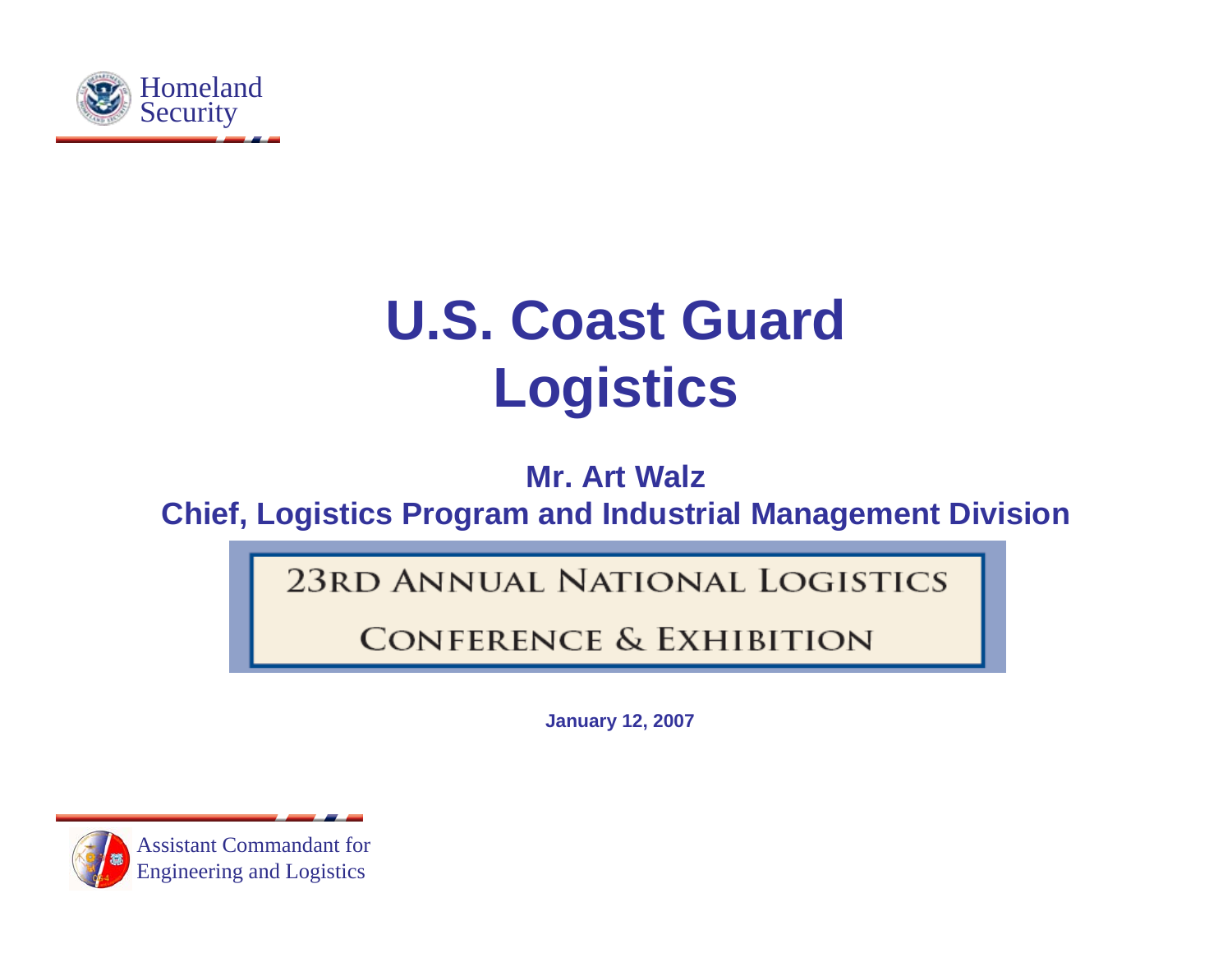

### Today's (Non-Aviation) Logistics



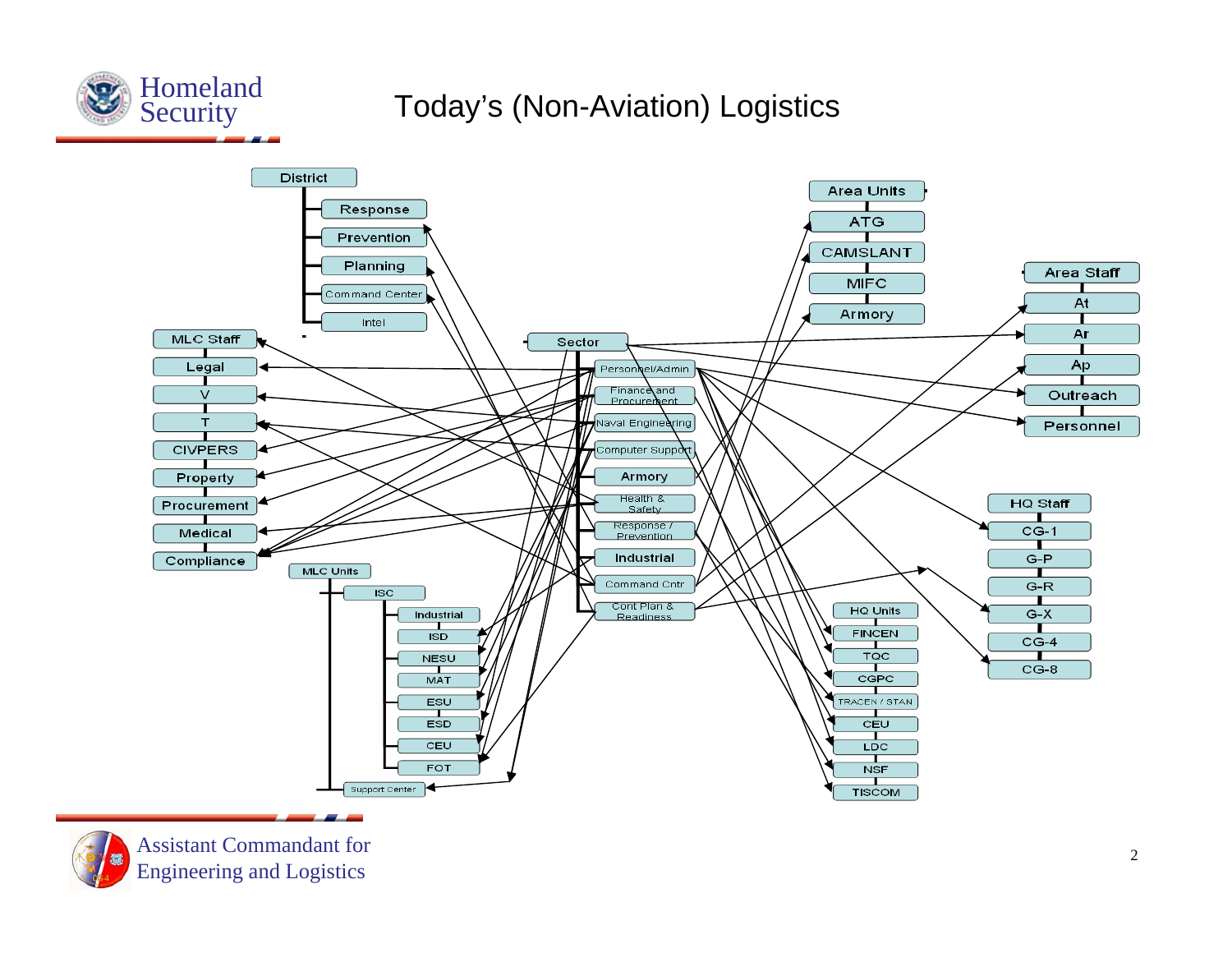# Homeland **Current State of Logistics IT**

Security Same Functions – Different Process Flows

functions in different ways. Coast Guard logistics is characterized by "stove-pipes" between current communities, who perform the same



**. . .and None of These Families of Logistics IT Systems are Seamlessly Linked with CG Financial Management Systems.**

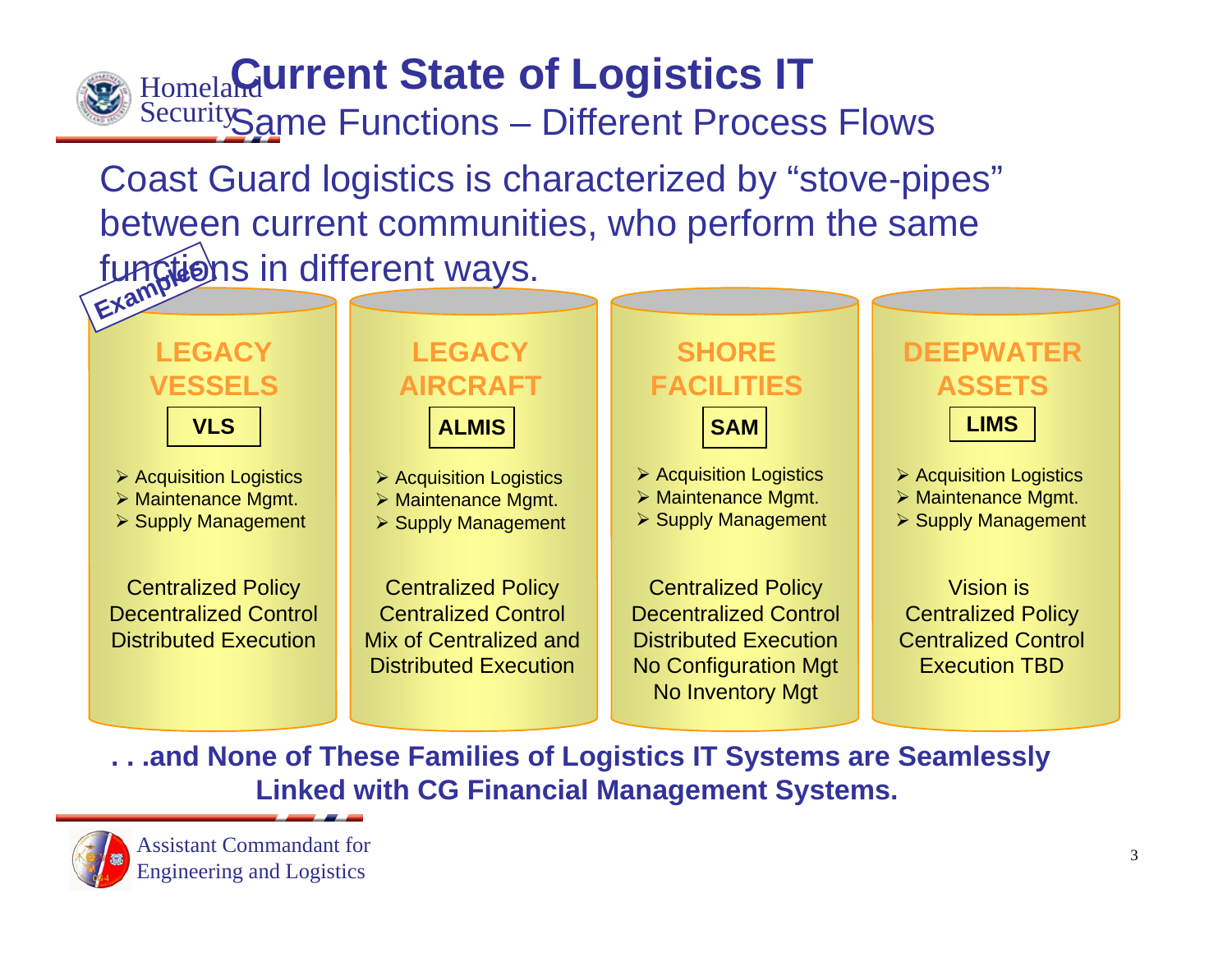

### **LTPIO/ICGS Similar VisionsDifferent Implementation Approaches**

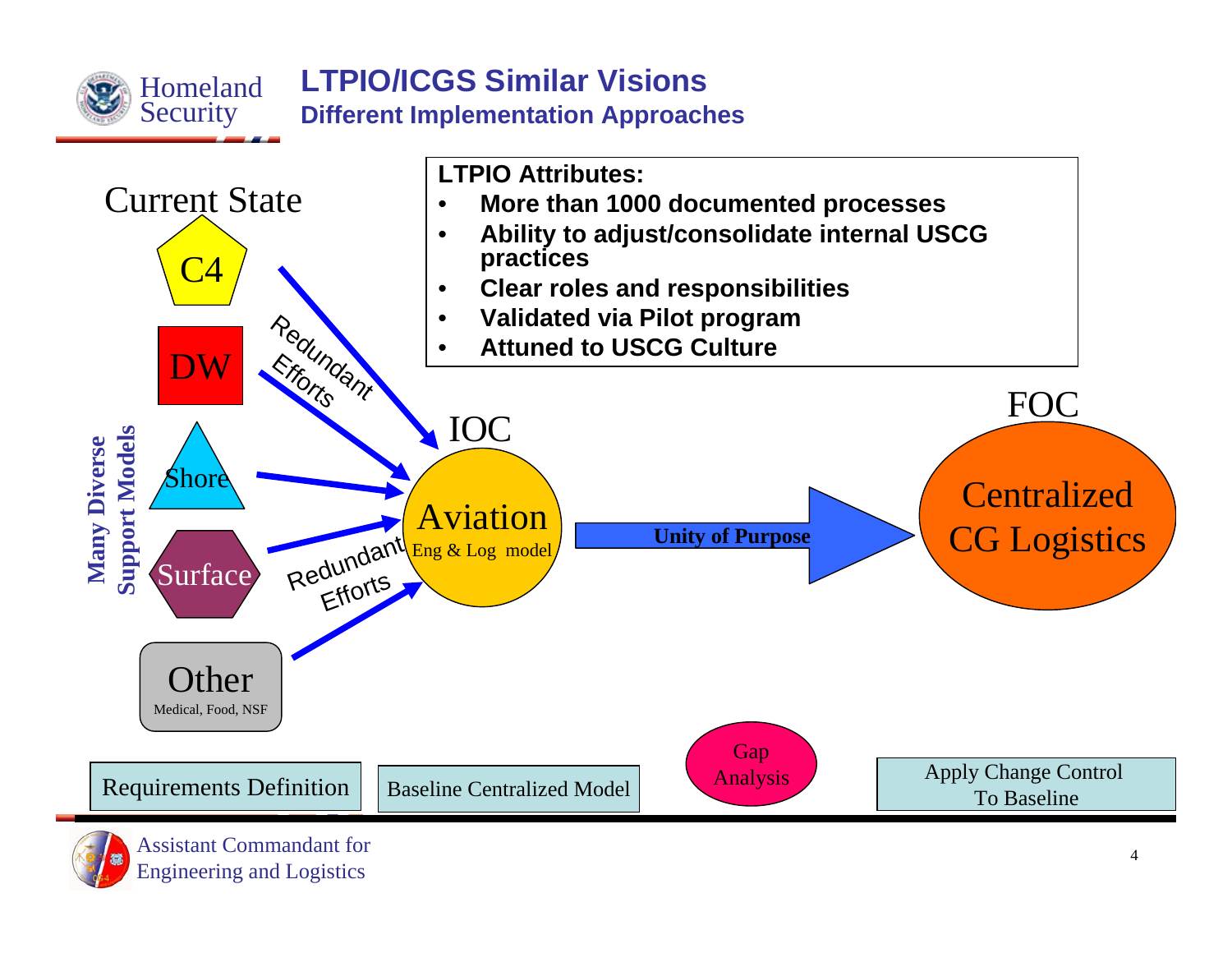

### **USCG Logistics Vision**

**Based on Aviation Engineering and Logistics Model**

#### •**Centralized Planning, Management, Monitoring & Control**

- –Configuration Management
- –Technical Data
- Maintenance Procedures
- –Supply Chain
- –**Transportation**
- –People/Training
- –Warehousing – Inventory linked to maintenance
- –Financial
- **Contracting**

#### •**Distributed**

Maintenance Execution

#### •**Cultural Norms**

- Business Based
	- •Process based and data driven
	- •Measurement oriented
- –Prevention vice Response
- –Continuous Improvement
- –Disciplined adherence to logistics processes
- –Safety First

#### •**Critical Attributes**

- Strong Compliance Program
- –Product Line (Asset) Based Customer Service
- –Clear Technical Authority
- –Close linkage between acquisition and logistics support requirements
- –Effective and responsive engineering change process
- –Affordable and repeatable
- Safe environment for lessons learned

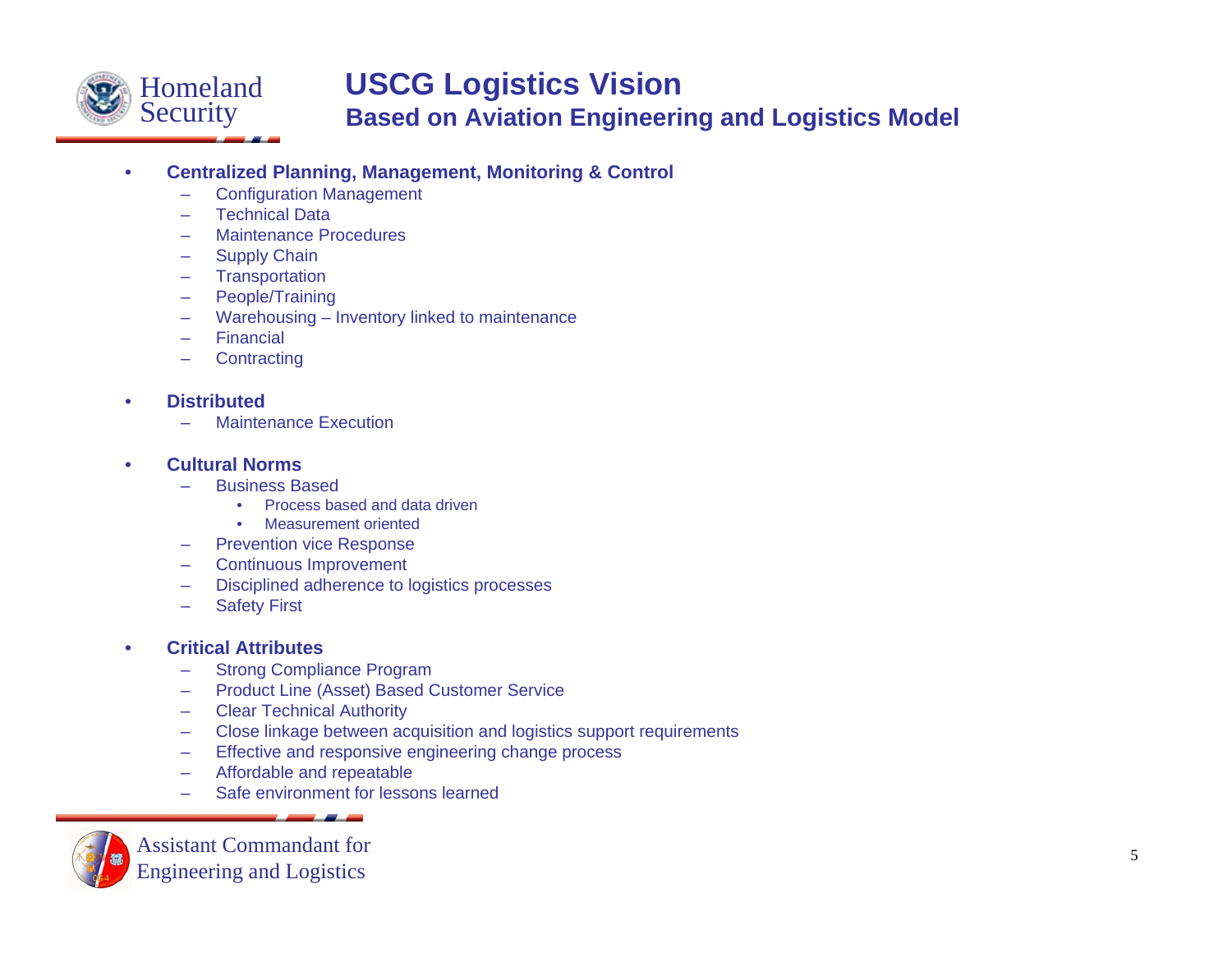

## Operational Unit Support **Construct**

Mission Support, after IOC

Aviation Logistics Center Product Line

Surface Forces Logistics Center Product Line

> C4I Logistics Center Product Line

Shore InfrastructureLogistics Center Product Line

**Service Centers(HR, Contracting, etc.)**



Assistant Commandant forEngineering and Logistics

"Pushed" Products & Services Supporting Assets

Engineering support, technical authority, supply chain management, technical documentation, including:

- Spares, maintenance manual, tools & test equipment, tech pubs
- Depot maintenance (scheduled & unscheduled)
- Materiel condition reports
- Contract field teams (oversee PBL/CLS support & procure spares)
- Time critical technical order kit delivery
- $\bullet\,$  HR services, contracting support, etc.

### **OPERATIONAL UNITS**

(Sector, AIRSTA, Cutter, **TRACEN** etc.)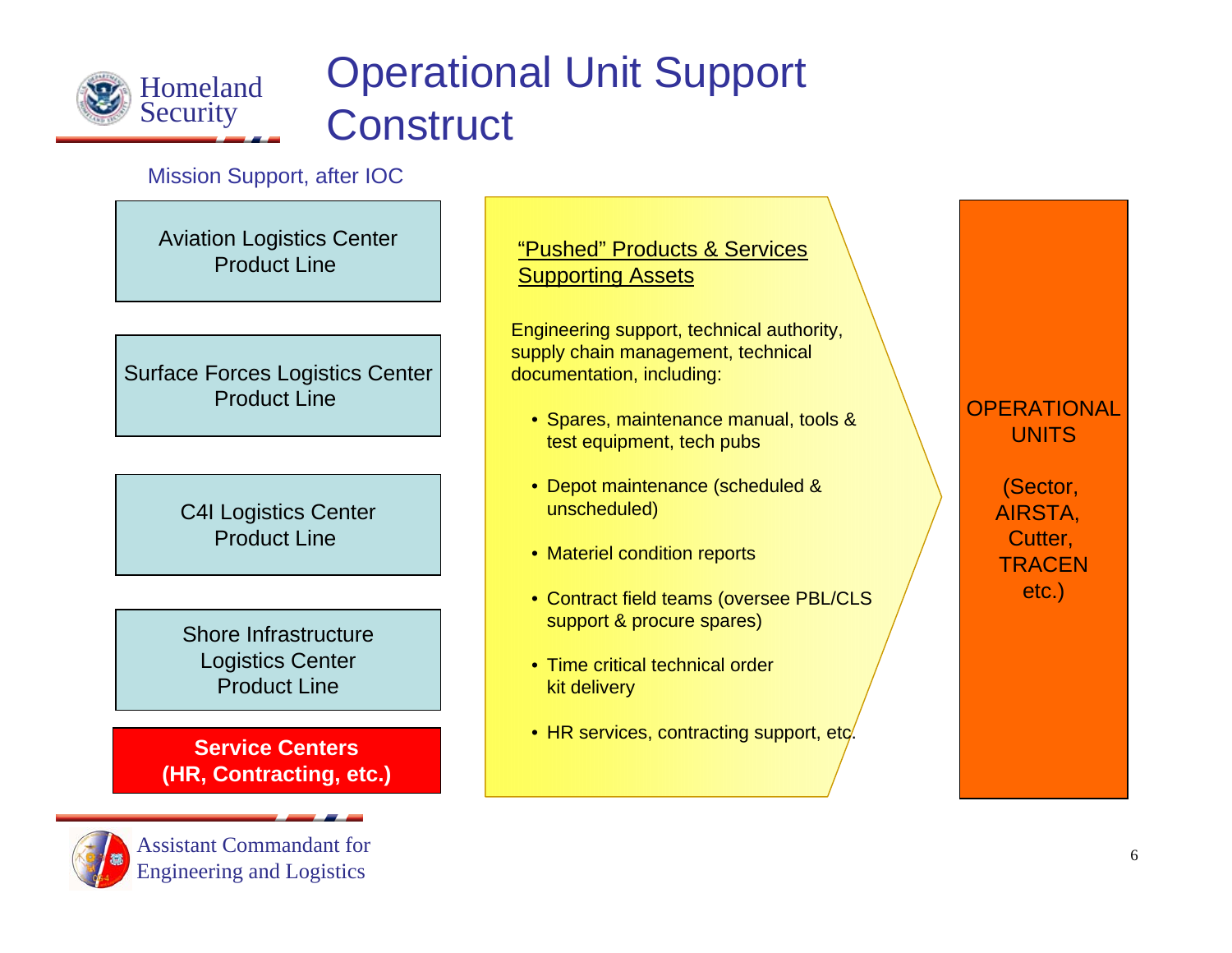

**Coast Guard Logistics Liaisons**

- $\bullet$  $\bf D$ 
	- J-4 (MRS Studies, Focused Logistics, COLD, JMPAB, Contractors on the Battlefield)
	- DOD/DHS MOU on DOD support of Maritime Homeland Security (Spring 2006)
- Navy
	- National Fleet (3 March 2006)
		- Permanent Joint Working Group
		- U.S. Navy and U.S. Coast Guard Logistics Integration Senior Working Group (7 Nov 2006)